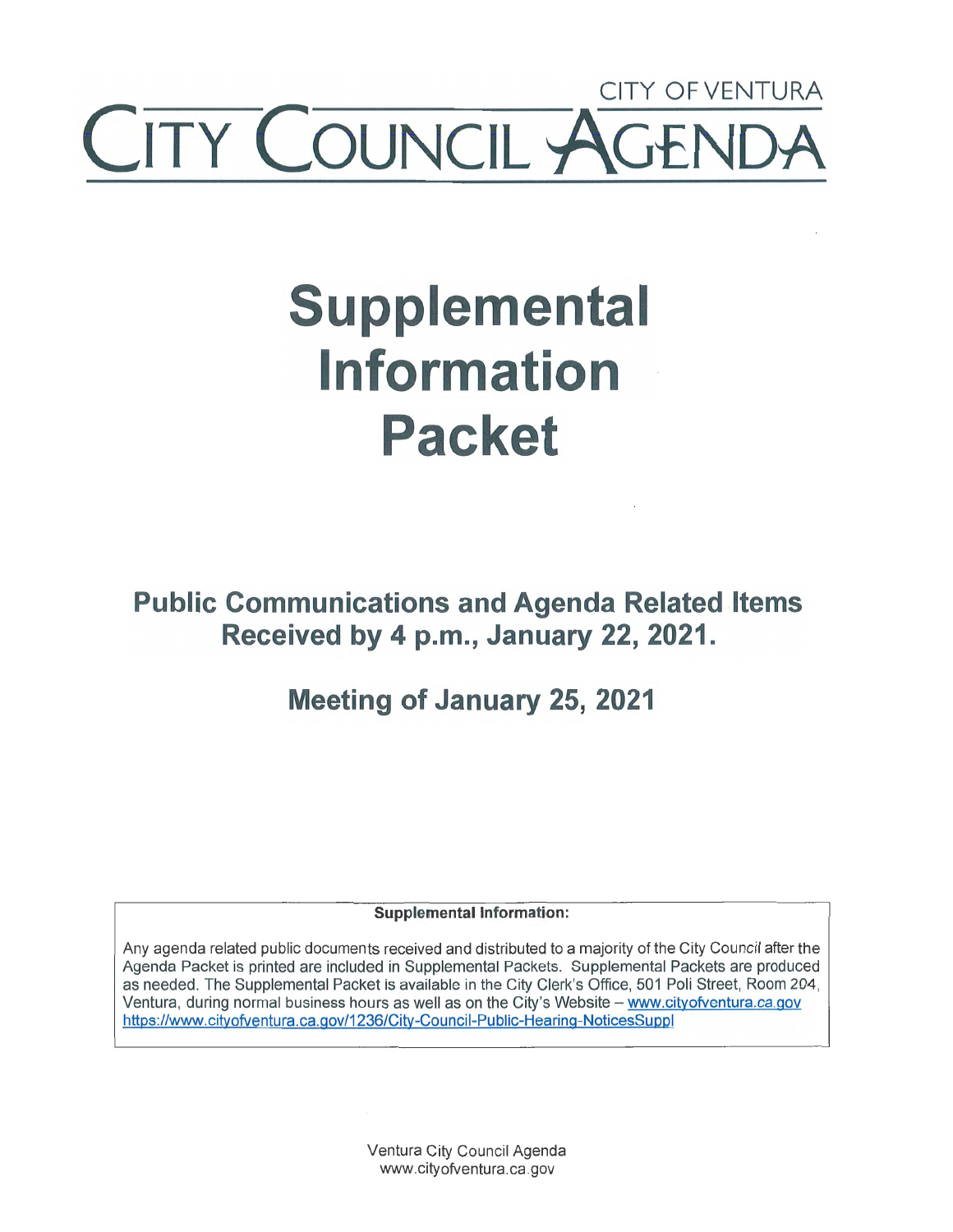## **PUBLIC WORKS** CITY OF STAFF REPORT

805-654-7702 • venturapw@cityofventura.ca.gov • www.cityofventura.ca.gov

AGENDA ITEM 9J

Date: January 22, 2021 Council Action Date: January 25, 2021

- **TO:**  Honorable Mayor and City Council
- **FROM:**  Alex D. McIntyre, City Manager Phillip L. Nelson, Public Works Director

#### **SUBJECT: Reschedule Agenda Item 9J** - **Award the Public Works Contract to Staples Construction for the Emergency Generators Project**

Staff requests to reschedule item 9J from the City Council Meeting on January 25, 2021 to the City Council Meeting on February 8, 2021. The City has received a bid protest from bid protest letter from SMTD Law LLP on behalf of EverLevel LLC, the second apparent low bidder on subject project (Attachment A). Staff requires more time to resolve the protest before bringing this item to Council for action.

Prepared by: Phil Nelson, Public Works Director

#### ATTACHMENTS

A Bid Protest Letter from SMTD Law LLP on behalf of EverLevel LLC dated January 12,2021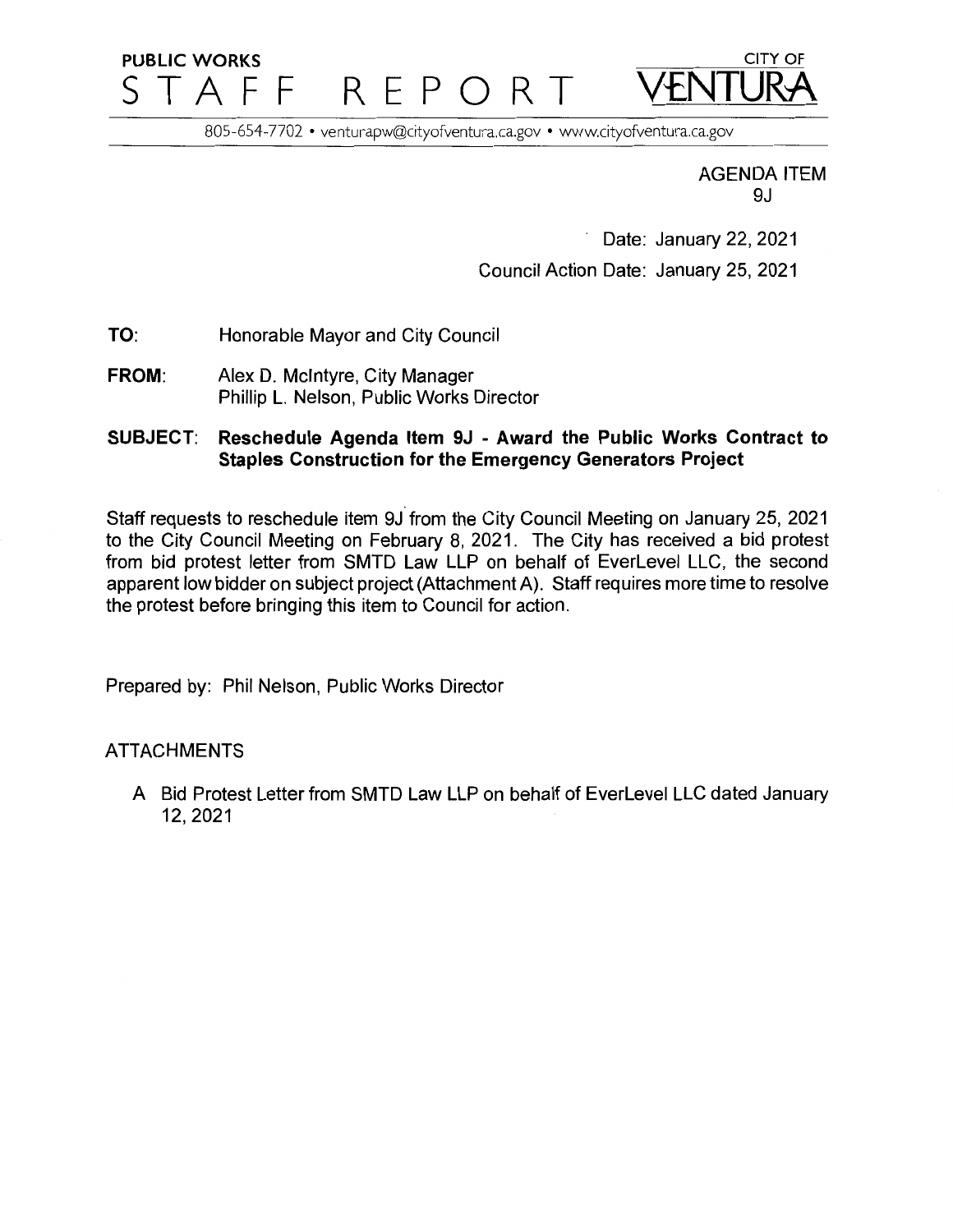#### **Tracy Oehler**

| From:    | noreply@cityofventura.ca.gov                     |
|----------|--------------------------------------------------|
| Sent:    | Thursday, January 21, 2021 4:07 PM               |
| To:      | City Clerk                                       |
| Subject: | -EXT- Online Form Submittal: Public Comment Form |

#### **Public Comment Form**

#### Disclosure:

Providing your name/contact information is optional to participate in a Public Meeting. However by providing, it will allow staff to follow-up with you on your item. All emails submitted to any Legislative Body are Public Records. Copies of forms submitted are posted online, with name and contact information redacted. You may only submit one comment form per agenda item. You may submit more than one form per agenda to address additional topics.

#### Submission Deadlines:

Submit your Comment Form at least 2 hours prior to the scheduled/posted start time of the meeting, as stated on the posted Agenda. If submitting a comment during a meeting, please submit before the Agenda Item concludes, during a Live Meeting, to be considered part of the record. Select the Legislative/Hearing Body below to ensure your comment is emailed to the correct body.

| Name                               | Gunnar Lee-Miller                                                                                                                                                                                                                                                                                              |
|------------------------------------|----------------------------------------------------------------------------------------------------------------------------------------------------------------------------------------------------------------------------------------------------------------------------------------------------------------|
| <b>Address</b>                     | 52 E Harriet St                                                                                                                                                                                                                                                                                                |
| <b>Phone Number</b>                | 626-560-7910                                                                                                                                                                                                                                                                                                   |
| <b>Email Address</b>               | gunnar@everlevelcorp.com                                                                                                                                                                                                                                                                                       |
| Select Legislative/Hearing<br>Body | City Council                                                                                                                                                                                                                                                                                                   |
| <b>Meeting Date</b>                | 1/25/2021                                                                                                                                                                                                                                                                                                      |
| Select a Topic:                    | Agenda Item Number/Topic                                                                                                                                                                                                                                                                                       |
| Agenda Item Number/Topic           | Consent Item 9J                                                                                                                                                                                                                                                                                                |
| Recommendation                     | <b>Against Recommendation</b>                                                                                                                                                                                                                                                                                  |
| <b>Written Comments</b>            | A protest has been lodged against Staples Construction being<br>awarded this contract. The protest was lodged correctly and<br>acknowledged by Public Works Department, Design &<br>Construction Mgr Ernie Ferrer. The protest has not been<br>adjudicated and this it is improper to award the contract until |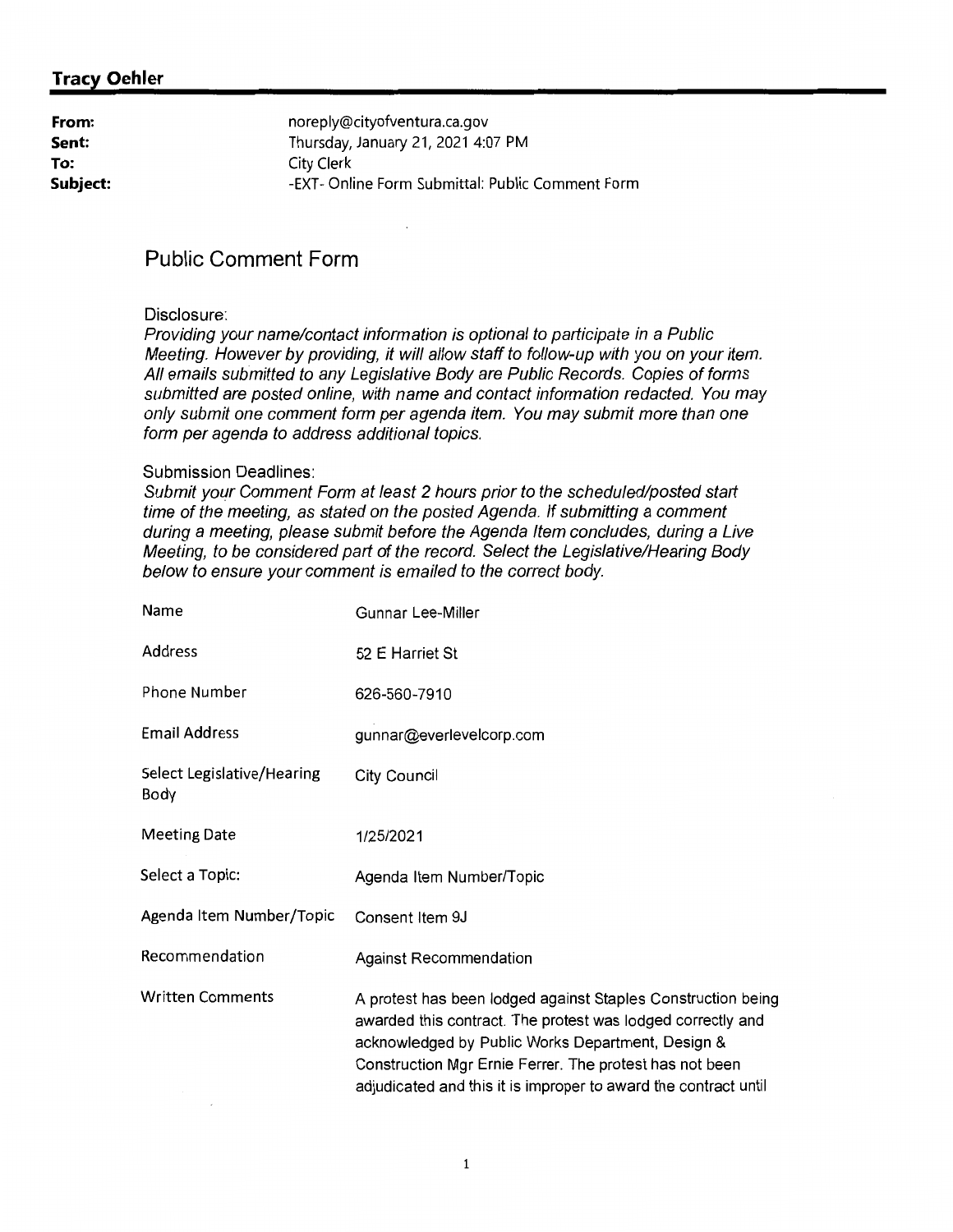the formal protest has been resolved. Staples Construction submitted a non-responsive bid.

Upload Files

2021.01.12 serv Everlevel Bid Protest to City.pdf

Email not displaying correctly? View it in your browser.

**CAUTION: This email originated from outside the City of Ventura. Exercise caution when opening attachments or clicking links, especially from unknown senders.**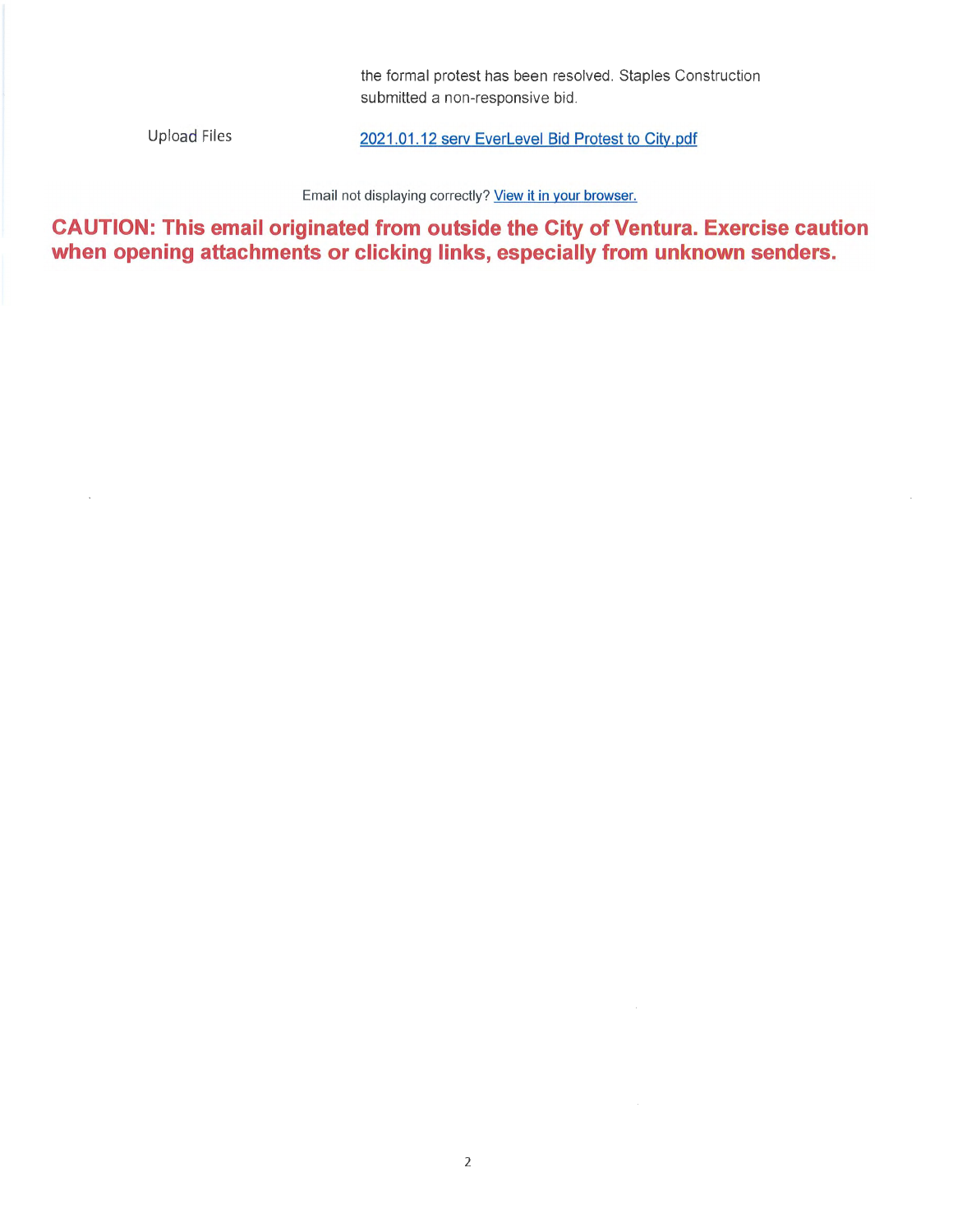

17901 Von Karman Avenue | Suite 500 Irvine, CA 92614 (949) 537-3800 (949) 537-3822 (f)

January 12, 2021

#### **VIA FEDEX 7726 0914 4725**

William Trax, EIT Associate Engineer CITY OF SAN BUENA VENTURA 501 Poli Street, Room 120 Ventura, CA 93002

#### **Re: Ever Level Holdings LLC's Bid Protest For The Emergency Generators Specification No. 2019-048 Project**

Dear Mr. Trax:

This firm represents EverLevel Holding LLC ("EverLevel"), the lowest responsive and responsible bidder on the Emergency Generators Specification No. 2019-048 Project ("Project") for the City of San Buenaventura ("City"). In accordance with the Contract Documents and the City of San Buenaventura Public Works Construction Contract Bid Protest Procedures ("Protest Procedures"), this letter is EverLevel 's formal protest of the bid proposal of the apparent low bidder, Staples Construction Company, Inc. ("Staples"). (See Contract Documents, Instructions for Bidders, p. 6.) This protest is submitted within seven days of the City's announcement that it had rescinded its previous determination that the Staples bid was non-responsive. (See Protest Procedures,  $\S\S 1-2$ .<sup>1</sup>)

This protest is submitted on behalf of:

EverLevel Holding LLC 52 East Harriet Street Altadena, CA 91011 (951) 966-9153

Please address all future correspondence regarding this bid protest to:

SMTDLawLLP Christopher Morrow (949) 537-3809 Josh Hardy (949) 537-3814 17901 Von Karman Avenue, Suite 500, Irvine, CA 92651 cm@smtdlaw.com; jhardy@smtdlaw.com

<sup>1</sup> The Protest Procedures do not include a deadline to submit a bid protest after the City has overturned its non-responsive determination. (See Protest Procedures, § I [ explaining that "these bid protest procedures shall not apply with respect to any bidder protesting a bid that the City intends to reject anyways"].)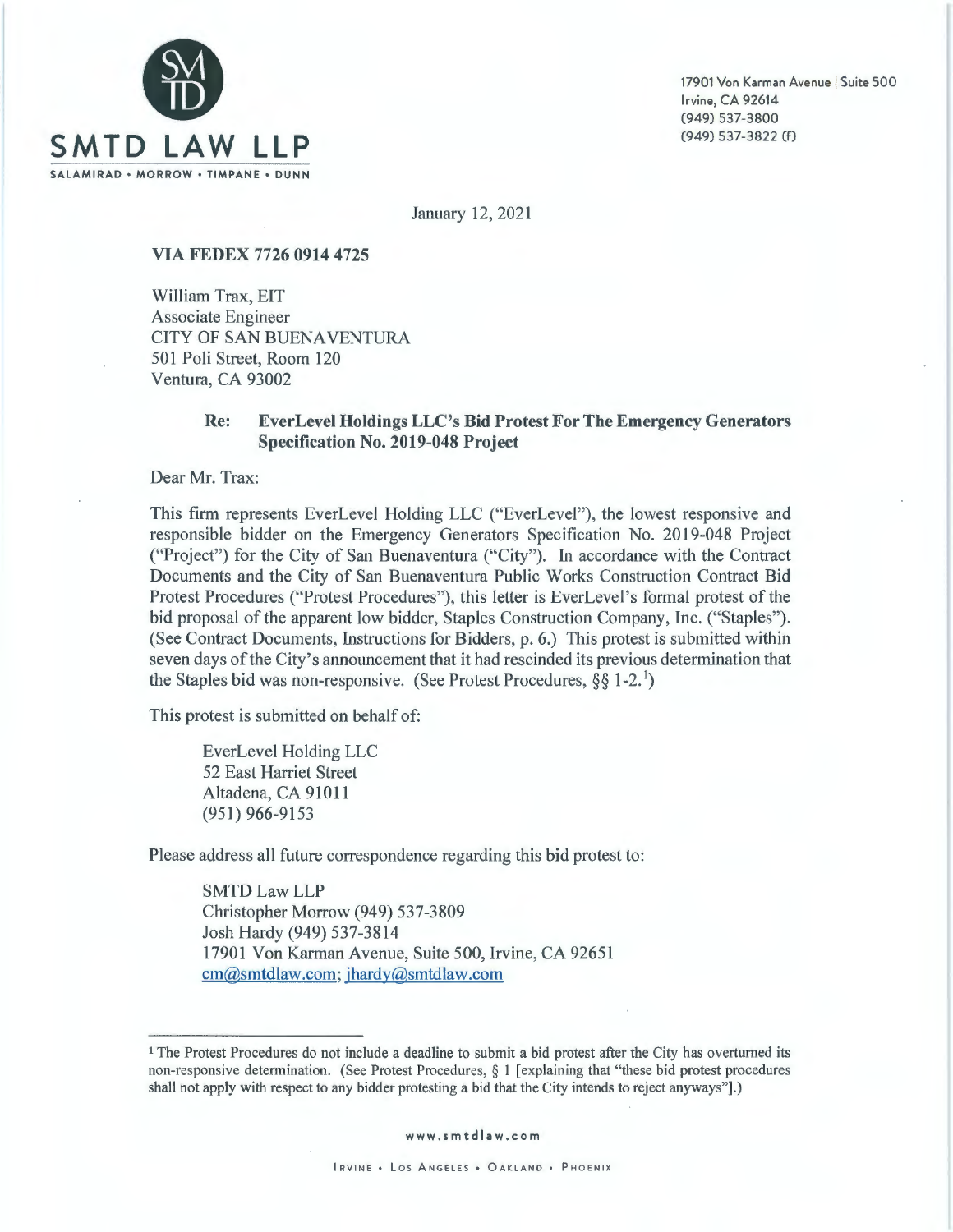William Trax, EIT CITY OF SAN BUENA VENTURA January 12, 2021 Page 2 of 7

The City initially correctly determined that Staples failed to comply with the Contract Documents in submitting its bid. At the bid opening on December 10, 2020, Ernie Ferrer, Design & Construction Division Manager, declared Staples Construction's bid as nonresponsive because it did not include a signed copy of Addendum No. 1. When the City published the bid results on December 11, 2020, it listed the Staples bid as non-responsive. On January 8, 2021, however, the City notified EverLevel that it decided to accept the incomplete and non-responsive bid from Staples even though it did not include a signed copy of Addendum No. 1 as required, apparently on the grounds that the City had the discretion to waive mandatory requirements of the Contract Documents.

EverLevel disagrees with the City's revised interpretation of the Contract Documents and requests that the City reject Staples's bid and award the Project contract to EverLevel, the lowest responsive and responsible bidder. EverLevel submits this protest on the grounds that ( 1) Staples failed to comply with the mandatory bid instructions requiring bidders to sign Addendum No. 1 and include a copy with their bid, and (2) that Staples gained a material advantage over the other bidders because its bid includes errors that would have allowed it to withdraw its bid without penalty.

In accordance with the requirements of the Protest Procedures in the Contract Documents, this letter is intended to be:

- 1. A protest against any award of the contract to a bidder other than EverLevel.
- 2. A request for copies of all correspondence between the City and Staples regarding Staples's bid on the Project.
- 3. A request for a meeting with the City Engineer, (Protest Procedures, § VII-a), and a request to address the City before or during consideration of any issues pertaining to the award of that contract, which opportunity is guaranteed by Government Code section 54954.3, subdivision (a).
- 4. A request under Government Code section 54954.1 for written notice of all meetings of the City at which any issues pertaining to the award of that contract are on the agenda for the meeting. If there is any fee for this service, please telephone that information to us immediately, so we can promptly pay the fee.
- 5. A request to be informed (by telephone or fax) as soon as any staff reports or recommendations concerning any issues pertaining to the award of that contract are available to the public, so we can immediately inspect those reports or recommendations.

If this letter is not sufficient to accomplish any of these purposes, please let us know immediately what else is required, so we can comply. If we do not hear from you, we will proceed on the basis that this letter is sufficient.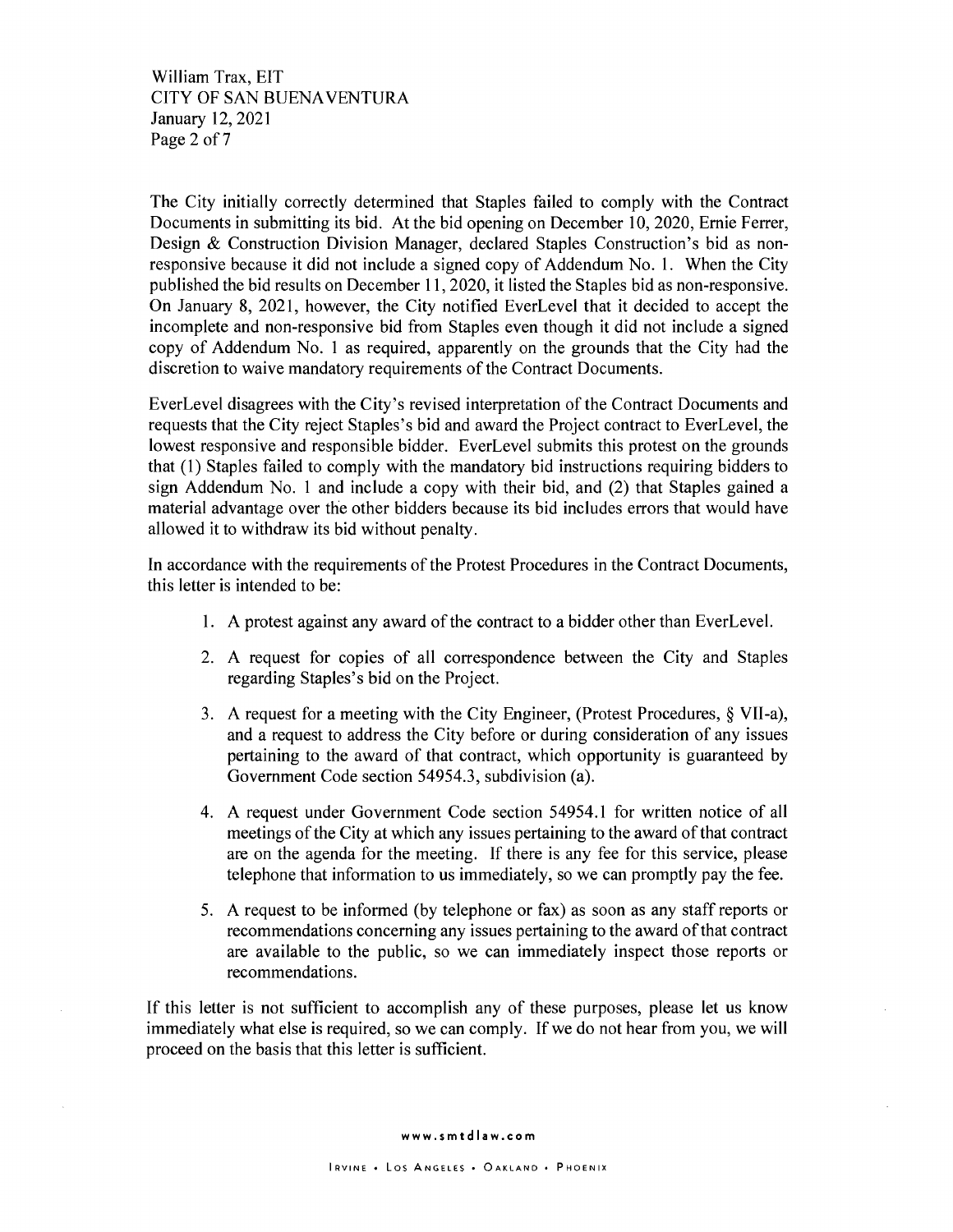#### I. **THE CITY CANNOT A WARD TO PROJECT TO A CONTRACTOR THAT DID NOT SUBMIT A RESPONSIVE BID.**

The potential for abuse in the letting of public contracts requires close judicial scrutiny. *(Schram Construction, Inc. v. Regents of University of California (2010) 187 Cal.App.4th* 1040, 1052.) California law mandates that a public entity must competitively bid public works contracts and award the contract to the lowest responsible bidder that submits a responsive bid. *(MCM Construction, Inc. v. City and County of San Francisco* (1998) 66 Cal.App.4th 359, 368.) These requirements are strictly enforced to protect taxpayers by inviting competition, which helps "guard against favoritism, improvidence, extravagance, fraud and corruption," and serves "to secure the best work or supplies at the lowest price practicable." *(Damar Electric, Inc. v. City of Los Angeles* (1994) 9 Cal.4th 161, 173.) When evaluating a bid, a public entity must follow the requirements of the Public Contract Code and any additional requirements it mandates in the bid documents. *(Pozar v. Department of Transp.* (1983) 145 Cal.App.3d 269.)

To be responsive, a bid must conform to the material terms of the bid documents. *(City of Inglewoodv. Los Angeles County Civic Center Authority,* (1972) 7 Cal.3d 861,867; *Konica Business Machines v. Regents of the University of California* (1988) 206 Cal.App.3d 449, 456-57; *Menefee v. County of Fresno* (1985) 163 Cal.App.3d 1175, 1180.) Whether a bid is responsive typically is "determined from the face of the bid without outside investigation or information." ( *Valley Crest Landscape, Inc. v. City Council* (1996) 41 Cal.App.4th 1432, 1438.) A public entity may only waive minor or inconsequential irregularities in a bid, and bids that differ materially from the bid specifications must be rejected. *(Stimson v. Hanley* (1907) 151 Cal. 379; *Ghilotti Construction Co. v. Richmond* (1996) 45 Cal. App. 4th 897, 904.) Typically, the material terms of a bid are those that affect price, quantity, quality, or delivery, along with those terms that the bid package clearly identifies as mandatory, and these terms may not be waived. *(Konica Business Machines v. Regents of the University of California* (1988) 206 Cal.App.3d 449, 454-45.)

A bid fails to comply with the bid package if it gives the bidder an unfair competitive advantage over other bidders. ( *Ghilotti Construction Company v. City of Richmond,* ( 1996) 45 Cal.App.4th 897, 904; *Konica Business Machines v. Regents of the University of California* (1988) 206 Cal.App.3d 449, 456-57; *Menefee v. County of Fresno* (1985) 163 Cal.App.3d 1175, 1180-81.) Notably, unfair advantages include those errors and omissions which would allow a contractor to withdraw its bid without forfeiting its bid bond or other penalty. *(Valley Crest Landscape, Inc. v. CityCouncil(1996)41* Cal.App.4th 1432, 1442.) These errors include the kinds of mistakes "made in filling out the bid and not due to error in judgment or to carelessness in inspecting the site of the work, or in reading the plans and specifications" that allows a bidder to withdraw its bid without penalty. (Pub. Cont. Code, § 5103, subd. (d).) By allowing a contractor to withdraw its bid without penalty, such errors confer a material advantage to bidders and therefore public entities must reject any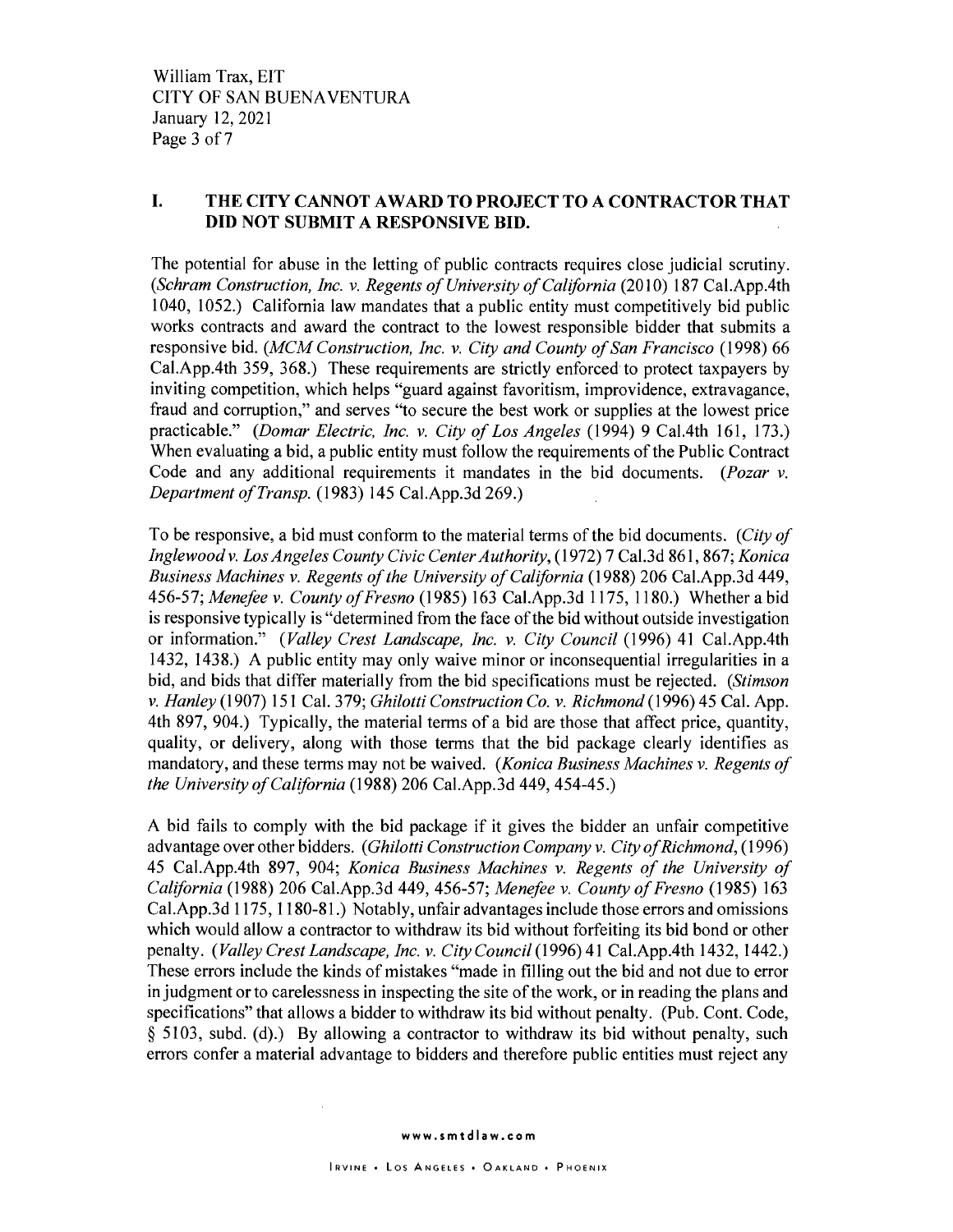William Trax, EIT CITY OF SAN BUENA VENTURA January 12, 2021 Page 4 of 7

such bid that is not withdrawn voluntarily. *(Valley Crest Landscape, Inc. v. City Council,*  (1996) 41 Cal.App.4th 1432, 1442.)

EverLevel is informed and believes that Staples argued that that the City could waive its failure to submit a signed copy of Addendum No. 1 because Addendum No. 1 says that "[fJailure to do so may result in the disqualification of your proposal," not that it must. This argument depends on isolating a single sentence and giving it preference over the rest of the Contract Documents as well as California's public works bidding requirements. As will be discussed in greater detail below, Staples's bid is non-responsive. Staples submitted an incomplete bid, one that omitted the signed copy of Addendum No. 1 required by the Contract Documents.

There is no valid argument Staples can make to excuse its fatal error. If Staples argues that its failure to comply with the mandatory requirements of the Contract Documents resulted from its carelessness in reviewing the Contract Documents, then Staples failed to comply with these mandatory requirements and its bid must be rejected as non-responsive. If Staples argues that its failure to comply with the mandatory requirements of the Contract Documents was somehow just an inadvertent clerical error that should be waived, then its bid still must be rejected because this error would give Staples an unfair advantage over other bidders, as Staples would be able to withdraw its bid without penalty. Under any scenario, Staples' bid is non-responsive and must be rejected by the City.

#### II. **STAPLES DID NOT SUBMIT A RESPONSIVE BID BECAUSE IT DID NOT COMPLY WITH THE MANDATORY REQUIREMENT TO SUBMIT A SIGNED COPY OF ADDENDUM NO. 1.**

If Staples's failure to include a signed copy of a Addendum No. 1 in its bid package resulted from Staples's carelessness in reviewing the Contract Documents, Staples's carelessness cannot be excused and its bid must be rejected. As the City recognized at the bid opening, by failing to include a signed copy of Addendum No. 1 with its bid package Staples submitted an incomplete and non-responsive bid that must be rejected by the City. When evaluating a bid, a public entity must follow the requirements of the Public Contract Code *and any additional requirements it mandates in the bid documents. (Pozar v. Department ofTransp.* (1983) 145 Cal.App.3d 269, 271.) This requirement is echoed in the Instructions for Bidders. In explaining how it will award the contract for the Project, the Instruction for Bidders states that "[t]he City Council *will award* the contract to the lowest responsible bidder or bidders *complying with all instructions* and with the provision of the advertised Notice Inviting Bids." (Contract Documents, p. 6 [emphasis added].) There is no equivocation in this statement. Either a bidder complies with all of the instructions required by the Contract Documents or it cannot be awarded the contract.

The Contract Documents further explain that "[w]ritten addenda shall be the sole means for modifying the plans and/or specifications prior to the bid opening." On December 3, 2020, the City issued Addendum No. I, adding significant requirements to the specification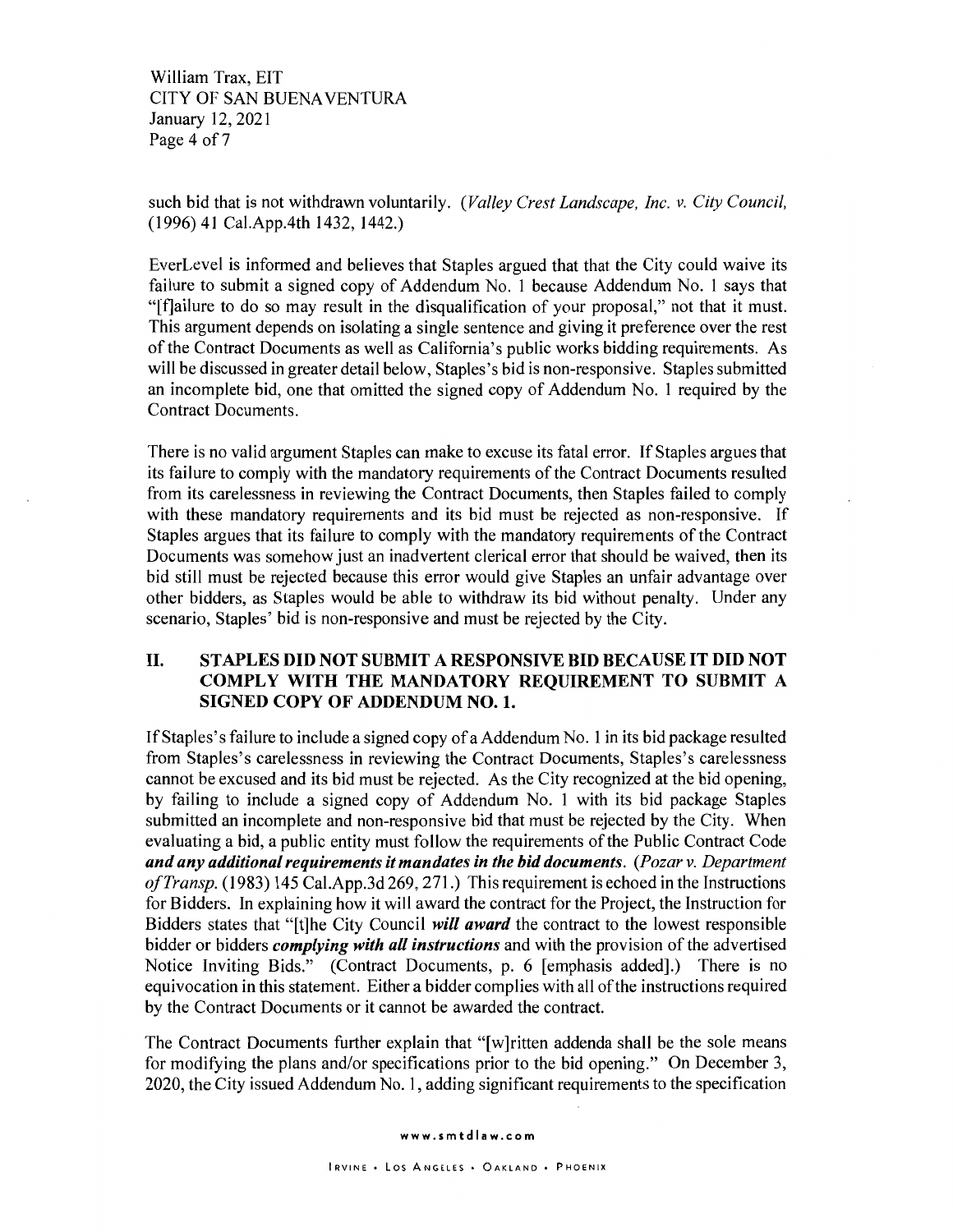William Trax, EIT CITY OF SAN BUENA VENTURA January 12, 2021 Page 5 of 7

for tree protections and changing the Plan Notes on three Contract Drawings. In addition to these substantive changes, the addendum .also added a new mandatory requirement to the other requirements of the Contract Documents. Addendum No. I explicitly states that "[a]cknowledgement of this addendum by signing and returning a copy with your proposal *is required."* (Addendum No. I, p. 3. [emphasis added].) This requirement, along with the rest of the Addendum, is incorporated into "the contract documents to the same extent as though it was originally included." (Addendum No. I, p. I.) This makes the requirement to include a signed copy of Addendum No. I a mandatory requirement of the Contract Documents, no different than the other mandatory requirements included on the proposal itself, and a bidder cannot be awarded the Project if it did not comply with this requirement. (See Contract Documents, p. 6.) Because there is no section on the bid form requiring bidders to list the addenda that have been incorporated into the bid, including a signed copy of Addendum No. I is the only way provided for the City to verify that the bid includes the additional scope of work in Addendum No. I, and therefore the entire scope of work for the Project.

Out of four bidders, Staples was the only one that did not include a signed copy of Addendum No. I with its bid, failing to comply with a mandatory requirement of the Contract Documents in the process. This is a material failure, one that makes Staples's bid substantially different than what it would have looked like otherwise. Nothing in the Staples bid so much as acknowledges the existence of Addendum No. I. There is no line elsewhere in the bid where Staples acknowledges receiving Addendum No. I and incorporating it into Staples's bid. This makes it impossible for the City to determine what scope of work is included in Staples's bid, which in tum makes it impossible for the City to make a fair comparison between Staples and the other bidders like EverLevel, who did comply with the mandatory requirement to include a signed copy with their bids. Instead, the City is comparing Staples's bid, which might not include the additional scope of Addendum No. I, against the other three bidders who affirmatively did include the additional scope included in Addendum No. I. If Staples did not include the additional scope, its price would be lower than it would be if Staples had complied with the requirements of the Contract Documents, giving Staples an unfair advantage against EverLevel and the other bidders.

Moreover, to confirm that Staples included Addendum No. I in its bid, the City would have to go beyond the typical responsiveness review and rely on information outside of the face of the bid, including self-serving statements from Staples. There is no way to determine from the face of its bid whether the price includes the costs of Addendum No. I. This distinguishes Staples's failure to include a signed copy of Addendum No. I from cases where there was sufficient information and documentation in other parts of the bid to supplement the missing information. (E.g., *Bay Cities Paving & Grading, Inc. v. City of San Leandro* (2014) 223 Cal.App.4th 1181, 1191 [holding that the second page of the bid bond included in the bid provided sufficient notice that the bidder complied with the bid security requirement]; *Menefee v. County of Fresno* (1985) 163 Cal.App.3d 1175, 1181 [holding that the bidder's failure to sign the bid in one location could be excused because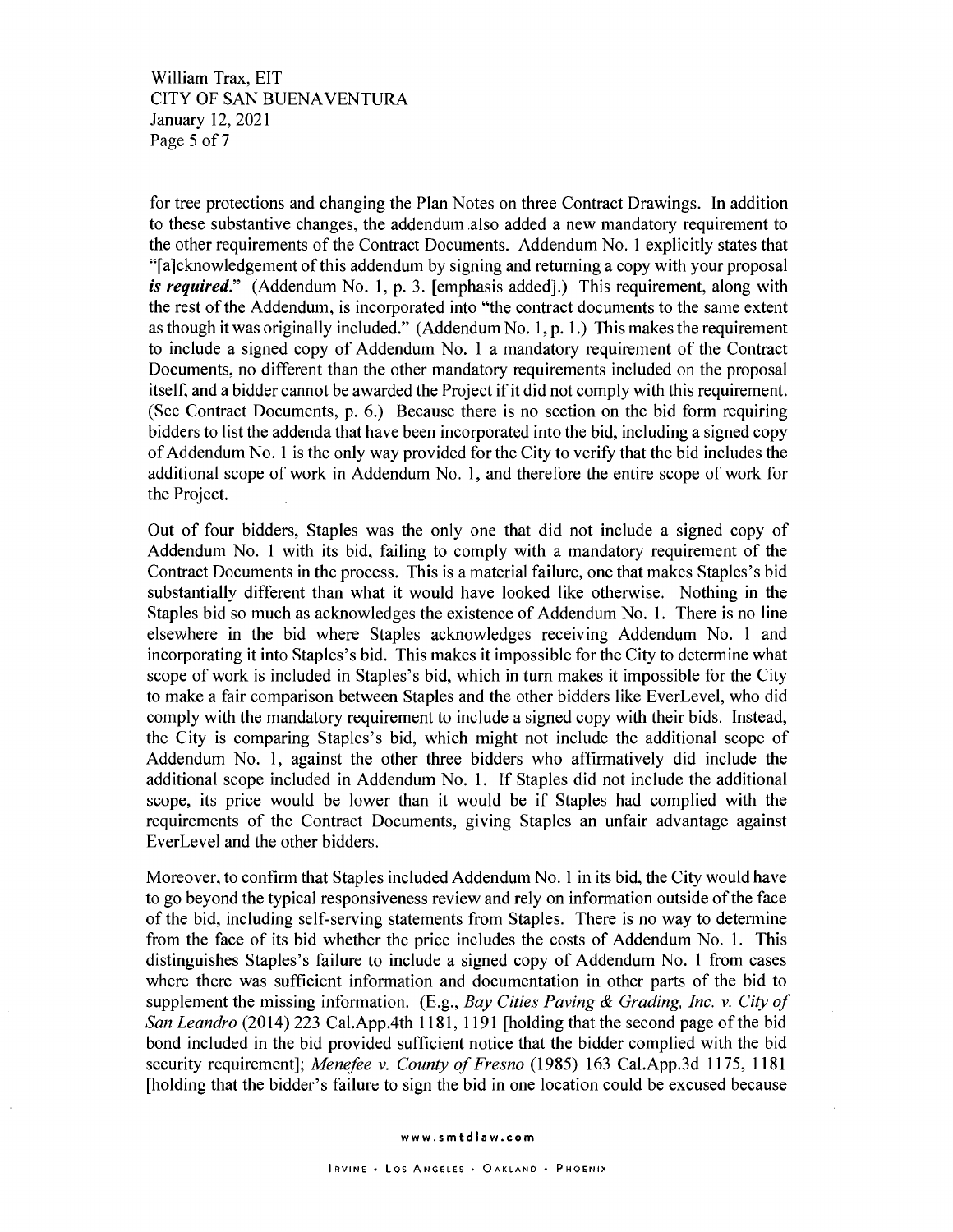William Trax, EIT CITY OF SAN BUENA VENTURA January 12, 2021 Page 6 of 7

the bidder signed the bid in multiple locations].) Here, Staples simply provided nothing at all related to Addendum No. **1** and certainly nothing that could be interpreted as indicating that it had incorporated Addendum No. **1** into its bid.

There is no doubt that the Contract Documents required all bidders to include a signed copy of Addendum No. 1 with their bid. There is no doubt that Staples failed to satisfy this requirement, making its bid non-responsive. This is all the more true because the Contract Documents explicitly require contractors to comply with all instructions for their bid to be considered. (See Contract Documents, p. 6.) The City should reinstate its initial determination of non-responsiveness and award the Project to EverLevel.

#### III. **IF STAPLES SIMPLY MADE AN ADMINISTRATIVE ERROR THE CITY MUST REJECT ITS BID.**

In the alternative, if Staples's failure to include a signed copy of Addendum No. 1 in its bid was an inadvertent error instead of a result of Staples's carelessness in reading the Contract Documents, the City still must reject Staples's bid. Bids that include clerical errors and omissions that make the bid materially different from what was intended must be rejected because the contractor gains an unfair advantage by having the ability to withdraw the bid without penalty. *(Valley Crest Landscape, Inc. v. City Council* (1996) 41 Cal.App.4th 1432, 1442.) A bidder may withdraw its bid without penalty on the grounds of a mistake if "[t]he mistake was made in filling out the bid and not due to error in judgment or to carelessness in inspecting the site of the work, or in reading the plans or specifications." (Pub. Cont. Code, § 5103, subd. d.) Simply having the option to withdraw its bid without penalty is enough to disqualify a bidder regardless of whether the bidder has any intention of doing so. *(Valley Crest Landscape, Inc. v. City Council* (1996) 41 Cal.App.4th 1432, 1442.)

Here Staples failed to include a signed copy of Addendum No. 1 in its bid. Assuming that Staples intended to include a signed copy in its bid but inadvertently failed to do so, its bid must be rejected because Staples could have used that administrative error to justify withdrawing its bid without penalty. By not acknowledging that its bid included Addendum No. 1, Staples's mistake made its bid materially different than it would have been otherwise. Failing to include a signed copy was a mistake "made in filling out the bid and not due to error in judgment or to carelessness in inspecting the site of the work, or in reading the plans or specifications." (Pub. Cont. Code, § 5103, subd. d.) That could have allowed Staples to withdraw its bid without penalty. Even though Staples did not attempt to do withdraw its bid, the mere fact that it could have is an unfair advantage over the other bidders that requires its bid to be rejected as non-responsive. (See *Valley Crest Landscape, Inc. v. City Council* (1996) 41 Cal.App.4th 1432, 1442.)

 $111$ 

 $111$